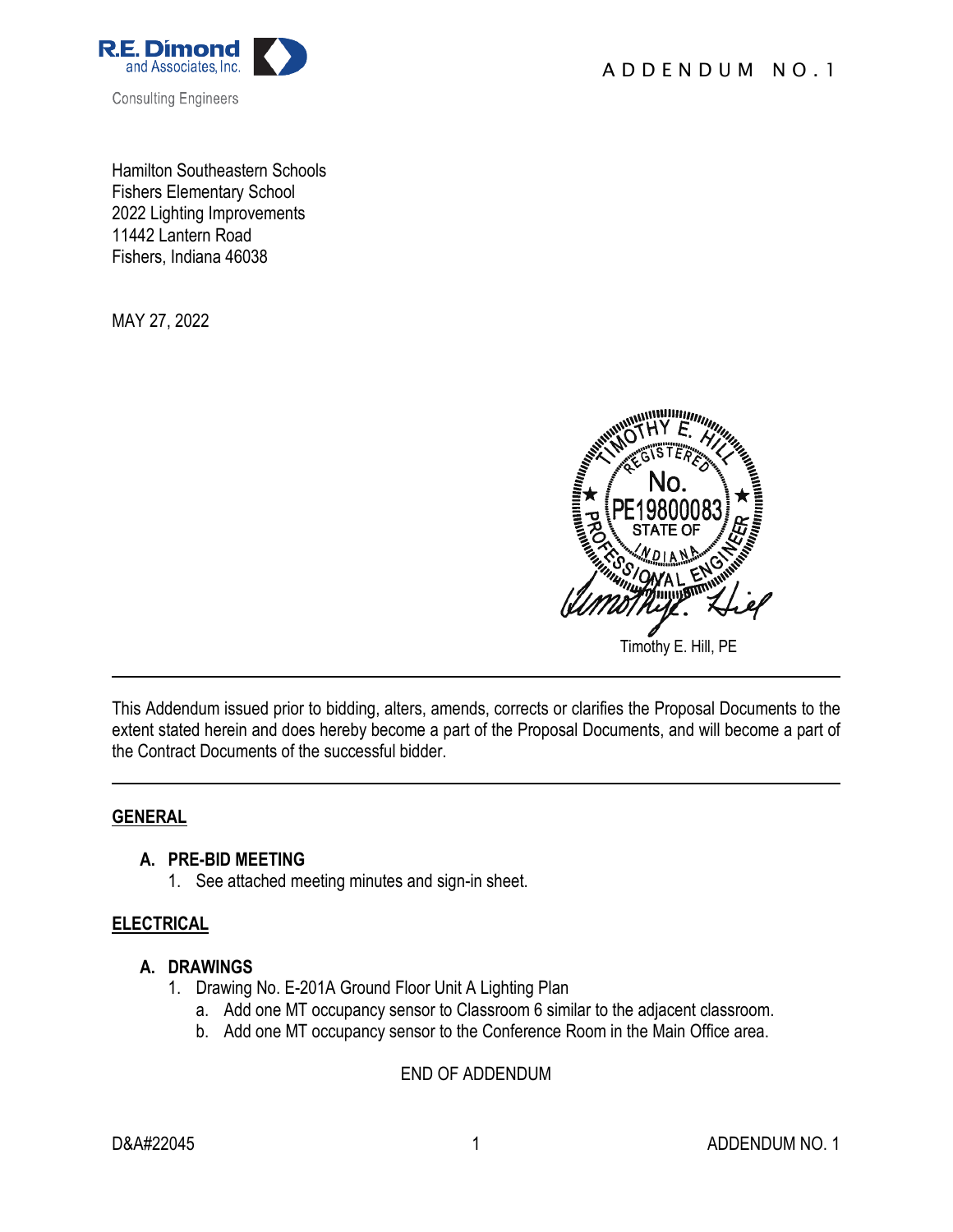

# **PRE-BID MEETING MINUTES**

#### **PROJECT: Fishers Elementary School PROJECT#: 22045 2022 Lighting Improvements**

**MEETING DATE: May 19, 2022 TIME: 3:00 PM**

## **INTRODUCTIONS**

- **Owner:** Bob Rice HSE Energy Manager/IAQ Coordinator Logan Nunn – HSE Project Manager
- **Engineer:** Tim Hill R.E. Dimond and Associates, Inc. tim.hill@redimond.com

### **DESCRIPTON OF PROJECT**

- A. Work includes, but is not limited to,
	- 1. Demolition and replacement of interior lighting fixtures, emergency lighting units, exit signs, and exterior wall backs in their existing locations.
	- 2. Demolition and replacement of interior lighting switches with blank cover plates and user controls.
	- 3. Furnish and install occupancy sensors and power packs.
	- 4. Furnish and install dimming control wiring.
	- 5. Demolition and replacement of corridor ceiling tiles. Remove and reinstall smoke detectors, security cameras, HVAC grilles and diffusers, and motion detectors as needed to replace ceiling tiles.
	- 6. Painting of corridor ceiling grids.
- B. Alternate Bids Refer to specification 01 23 00 for descriptions of Alternate bids.

#### Forms for Bidding:

1. Refer to Section 001010 Instructions to Bidders for the forms required for bidding and when they are due**.** Note that a \$10,000 contingency allowance is to be included in the Base Bid.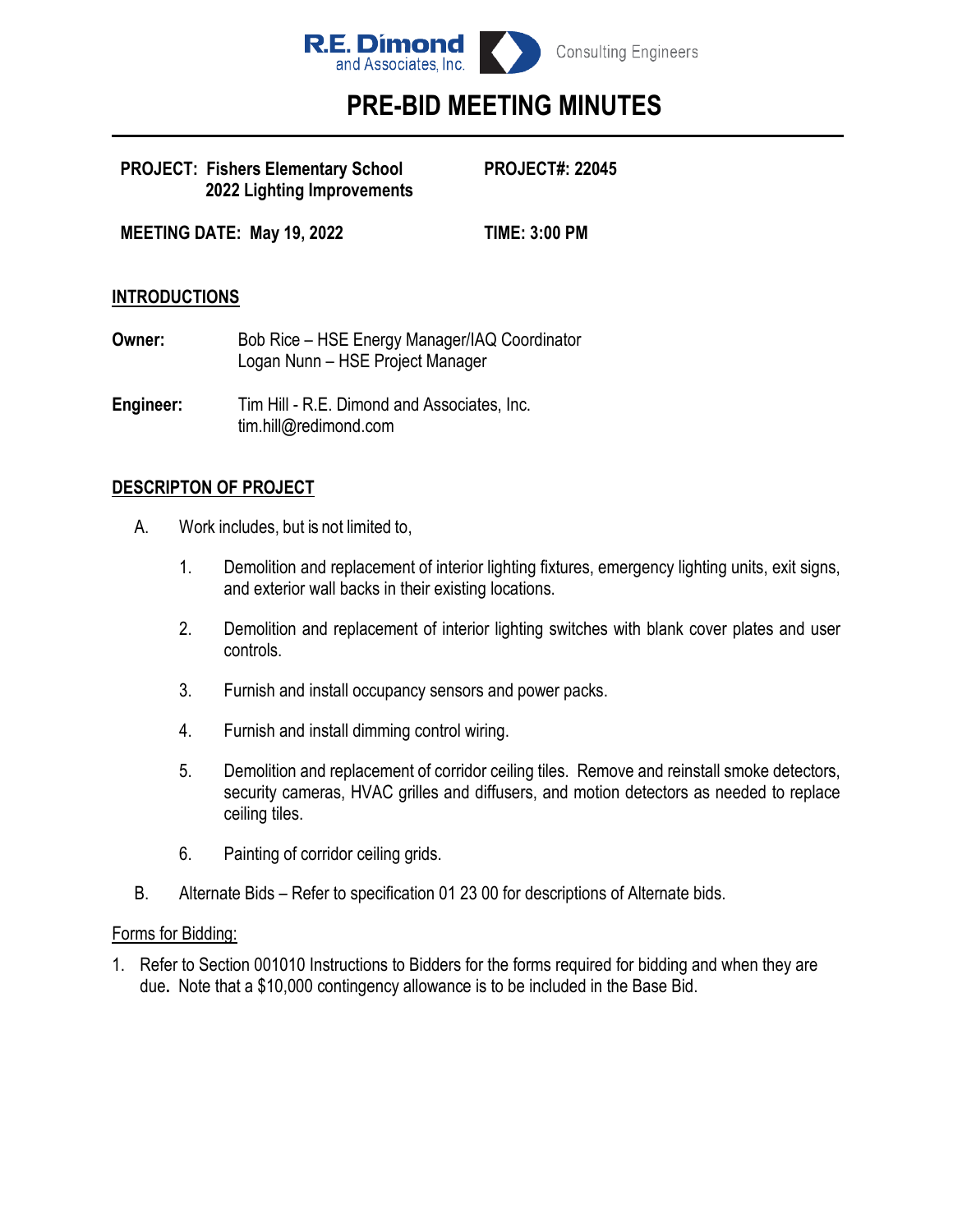Submit Bids and other information:

1. Bob Rice Hamilton Southeastern Schools Central Office 13485 Cumberland Road Fishers, IN 46038

Bid Date: Wednesday June 1, 2022 Time: 1:00 PM

Type of Bid: Single Prime

Follow Up Visits: Follow up visits must be coordinated with Owner. Bob Rice: brice@hse.k12.in.us

Addendum: Please submit all questions via email to tim.hill@redimond.com by end of day May 26, 2022. Addendum to be issued May 27, 2022.

Award Date: Presented to School Board June 8, 2022

### Construction Dates:

1. The Contractor may begin work immediately after award of contract. A construction schedule will be coordinated between the Owner and the successful contractor. A construction completion date has not been set.

# Tax Exempt:

1. Hamilton Southeastern Schools is a Tax-Exempt Institution and Indiana Sales Tax for products permanently incorporated in work shall not be included as part of the Bid or on any Application for Payment.

# Hours of Construction:

- 1. Summertime: Normal 7:00am 4:00pm. Afterhours maybe arranged with the Owner.
- 2. During School year: After school hours, weekends, and school holidays only. School is dismissed before 2:30 pm on school days.
- 3. Staff returns on August 1, 2022. Students return on August 3, 2022.

# General Project Information and Requirements:

Material Storage: There is no space for material storage within the building. Space can be made for one Conex in the back parking lot.

Parking: Contractor parking will be available on-site in the back parking lot.

Salvage: There are no materials the Owner wishes to salvage. Space will be made in the back parking lot for one contractor's dumpster.

Smoking Policy: No Smoking Allowed on school grounds.

Contractor is responsible to replace ceiling tiles damaged during execution of the Work.

There is no prevailing wage requirement.